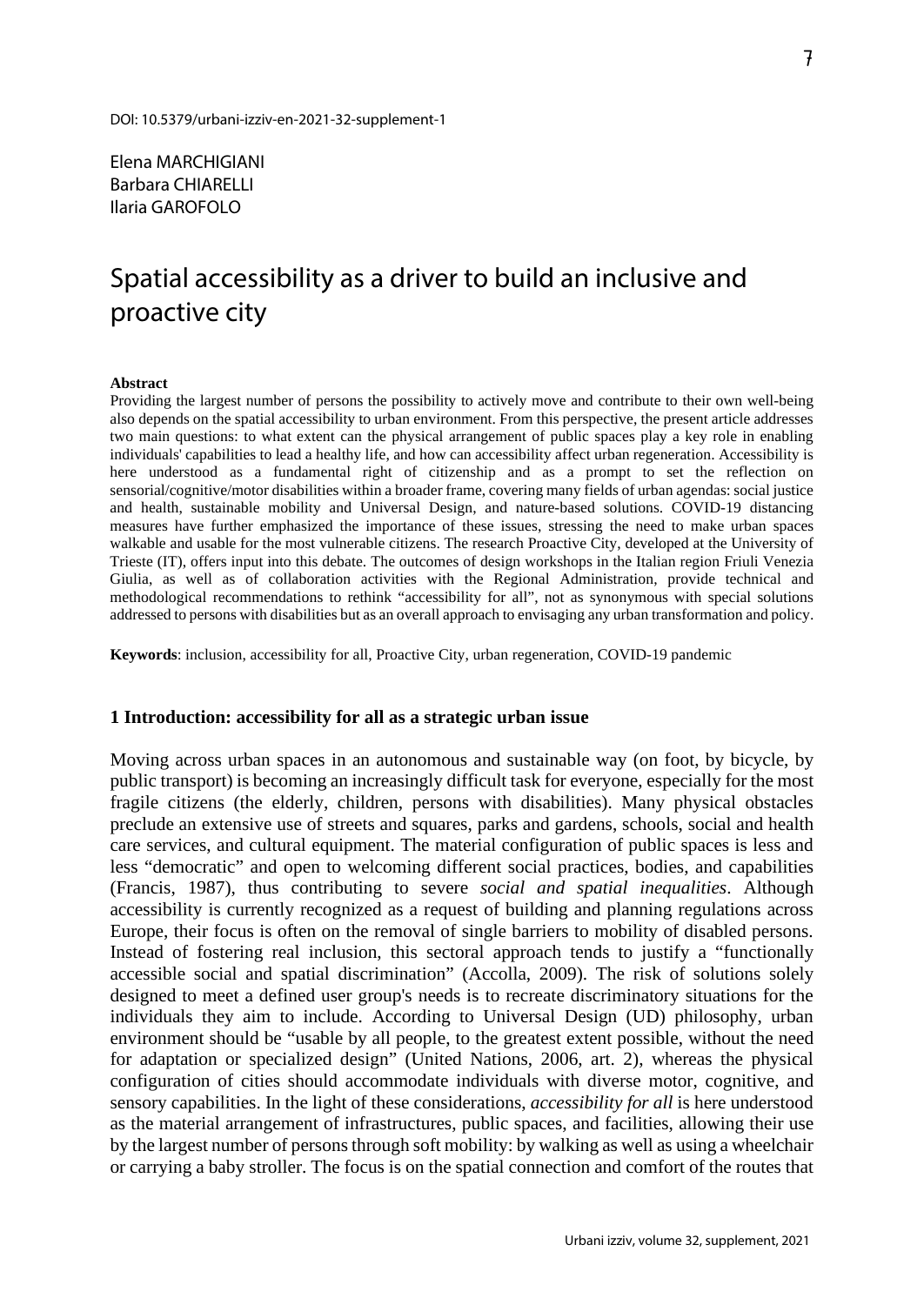a person covers daily (from their home to collective places and welfare equipment), and on the overall quality of urban environment that can support social interaction. The assumption is that taking accessibility as an *urban and social capital* can address deep rethinking of cities as more inclusive contexts (Brain, 2019), according to the aim to "leave no one behind" (Cities for All, 2019). Specifically, the present article discusses how urban spaces can prevent or enable access, participation, and social inclusion, depending on how they are planned and built.

Since 2020, the effects of the measures against COVID-19 pandemic have further highlighted the impact of reduced autonomous mobility on the well-being of large parts of the urban population. Although with differences in national contexts, social/physical distancing and limitation in the use of public spaces and services are producing serious effects on the psychophysical health of those already suffering from major vulnerabilities (due to age, loneliness, and illnesses, lack of economic and social resources, poor housing conditions, etc.). The situation is often worsened by the prior inadequacy of the spatial configuration and accessibility of the places where education, social facilities, and health care are provided. However, the need for soft mobility connecting public spaces and essential services has been brought to the fore well before the pandemic, both in Europe and elsewhere, by the growing variety of lifestyles, worsening of social and economic disparities, and increase in the age of urban dwellers. These requests and trends have combined with the just claims by people with disabilities, leading to the assumption of *UD principles* by international policies (World Health Organization, 2001; European Commission, 2010; United Nations, 2016; Bencini et al., 2018). In parallel, the topic of *walkability* has gained momentum within a broader reflection on urban well-being and equity (Speck, 2018; Blečić et al., 2020), and a number of international city networks and design experiences have focused on the issues of *healthy*, *active*, and *inclusive cities* (Nike, 2015; Shah et al*.*, 2015; Tsouros, 2015), showing the capacity of mobility to combine with environmental sustainability, health, and inclusion within innovative approaches to city planning and design. Presently, accessibility for all can be understood as a strategic issue of *urban agendas* and as a viewpoint from which many fields covered by the recent addresses and funding for a green transition (the *European Green Deal*, the post-COVID *Recovery and Resilience Plans* of *Next generation EU*, and the *New European Bauhaus*) can be co-ordinately tackled: social justice, physical and digital access to health and care services, people-centred spatial planning and design, sustainable and nature-based solutions (European Commission, 2020, 2021). The perspective urban policies are prompted to take on is that of a "preventive urbanism" (Dorato, 2020), in which the issues of *taking care* in advance of both environmental and people's health are joined with a deep rethinking of welfare services, their spatial layout, and urban setting (Marchigiani, 2022). In this frame, by integrating pedestrian and bicycle mobility, public transport, the provision of green areas and facilities, making city spaces accessible contributes to health and well-being precisely because it allows to deal with many challenges: from limiting the impacts of urbanization processes and vehicular traffic on environment and climate, to encouraging physical activity to help reduce the onset of chronic illnesses due to sedentary lifestyles and ageing. In terms of economic sustainability, the relations among preventive actions to improve the quality and use of welfare services, the rationalization of public spending on social and health care, the reduction of costs borne by individuals and families when resorting to market-provided facilities are evident.

In fact, the attention given these issues is strong and recurring. However, the coordination of the variety of skills and tools dealing with accessibility, as well as their assumption as constitutive elements of urban policies and design, are still far from being taken for granted in the upgrading of city spaces. It is precisely with the aim to develop instruments and strategies helping overcome the gap between innovative approaches and current public administrations'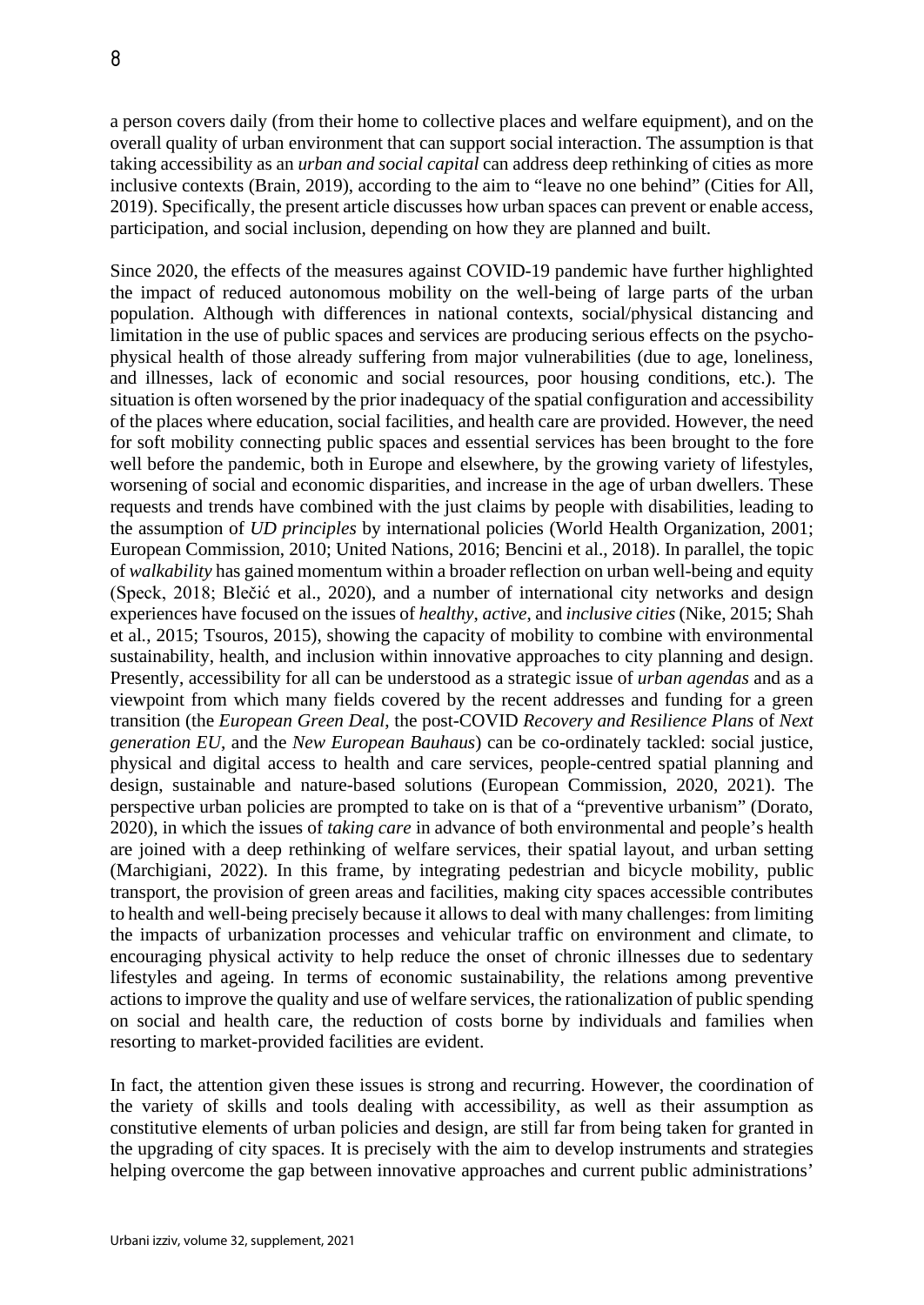and professionals' routines that the group Trieste Inclusion & Accessibility Lab (TRIAL) has been working at the University of Trieste since 2019, in the frame of the research *Proactive City: The city as a gym for active design*. The hypothesis is that the physical configuration of places can play an enabling role in supporting social interaction, stimulating healthy and dynamic behaviours, and reactivating a person's "capabilities" to autonomously contribute to their own well-being, according to their different needs, functionalities, and potentials (Sen, 1987). Moreover, taking on a "proactive perspective" can help transform technical and cultural approaches to urban regeneration towards more comprehensive and people-centred solutions. The article investigates how this perspective can work in practice, when integrating urban design and planning. The second chapter provides an overview of the "action and by design" methodology and objectives of the research *Proactive City*. The third chapter draws practical inputs from the results of pilot experiences developed in the Italian region Friuli Venezia Giulia, namely design workshops and activities in collaboration with the Regional Administration addressed to build spatial solutions, planning guidelines, and Information and Communication Technology (ICT) tools supporting accessibility-oriented urban interventions and policymaking. In the fourth chapter, the article further discusses the technical and cultural dimensions of accessibility as the outcome of a proactive approach to the renewal of public spaces and equipment, organization of participatory design processes, and integration of a variety of strategies, scales, fields, and instruments of urban regeneration. Finally, from a post-COVID perspective, the conclusions reflect on the relevance of the issues of inclusive, soft, and healthy mobility in fostering – in collaboration with universities – a deep rethinking of urban planning and design.

## **2 Proactive City: objective and methodology**

In the frame of urban transformations and policies, accessibility for all to collective spatial assets can be translated into many operational fields: the material refurbishment of public spaces as usable by people with different abilities; the combined implementation of mobility, green and healthy infrastructures, and equipment for outdoor activities; the arrangement of the spatial location and organization of social, educational, and health care facilities. To investigate these issues, the research *Proactive City* focuses on the enabling potential of urban space. Going beyond the simple removal or mitigation of the impacts of physical barriers in urban contexts, the research understands *cities as gyms for active design*. The main objective is to rethink urban contexts as places where the configuration of public spaces, the location of services, and green and sports areas are part of strategies aimed at reactivating people's capabilities to move independently (mainly by walking) while preventing the worsening of spatial, social, and health imbalances.

Relevant to the present discussion, the concept of "motility" has been used by Vincent Kaufmann (2011: 37–46) to describe the many forms of interaction between urban spaces and social practices. Talking about *motility* means reflecting on the active role urban populations can perform in the city in relation to the material configuration of their living and working contexts. Motility is referred to as a *conditioned*, *conditioning*, and *enabling capital*, taking force when a person's specific physical capabilities match with adequate levels of accessibility to urban assets. In turn, the degree of expression of motility affects the development of additional capabilities, aimed at adjusting one's lifestyle to contextual conditions. Moreover, going beyond mere adaptation, the presence of spaces that stimulate these abilities can eventually lead to new social practices; this is an important aspect when rethinking urban welfare through citizens' involvement (Marchigiani, 2020). In other words, if the link between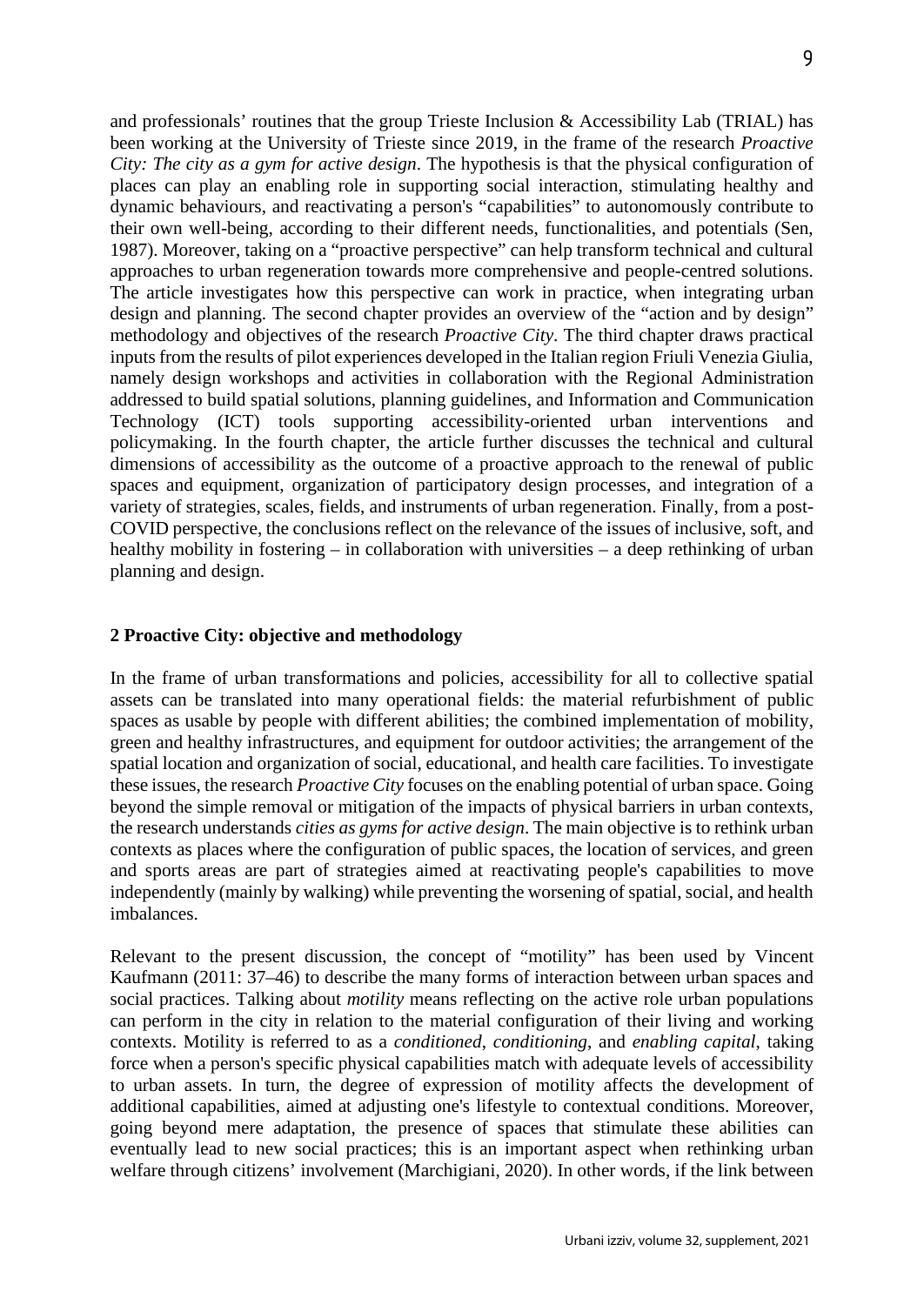*healthy places* and *healthy people* is understood as inseparable (Commission on Social Determinants of Health, 2008), disability has to be interpreted not so much as the condition of single individuals, but as the outcome of the daily interaction with a living environment that is more or less able to enhance their motor, sensory, and cognitive potentials. In a stable or permanent way, these potentials change *for everyone*, in the different phases of their existence. A fundamental factor in making cities proactive is, therefore, joining actions on *places* and *people*: on the physical configuration of urban space; on the ways public services are delivered; and on the active role and involvement of citizens, meant not only as city users but also as providers of knowledge and experience when conceiving physical transformations and services reorganization.

The research *Proactive City* addresses these topics by taking on an *interdisciplinary approach* and by linking different expertise: from planning and inclusive spatial design to healthcare and rehabilitative therapy. In addition, *Proactive City* is an "action and by design" research, oriented towards a strong interaction between theory and practice, according to a "reflective practitioner's" attitude (Schön, 1984). Its methodology is based on empirical activities, with the aim to develop two intertwined paths: the exemplification of spatial solutions through design experiences involving citizens, local stakeholders, and administrations; the definition of tools and approaches to innovate public policies.

# **3 Results from pilot cases**

Below, the aims and results of three different and complementary case studies are presented. The first one focuses on the importance of the citizens' participation in the renewal of urban spaces through public discussion, multicriteria analysis, and digital tools as devices in support of people's engagement. The second one shows how the issues of accessibility foster innovation in the ways soft mobility in between facilities is planned and designed. Finally, the third case refers to the development of guidelines and policies meant to help public administrations accept accessibility as a fundamental component of urban planning and spatial upgrading. The outcomes of these experiences support the proposal of a methodological path towards the transformation of urban environments into proactive cities.

## **3.1 Sant'Antonio Square (Trieste): public discussion**

The first case study was offered by the upgrading of Sant'Antonio Square, promoted by the Municipality of Trieste as one of the latest steps of a long-standing regeneration process of the city historical centre, begun in the 1990s. A participatory design experience was developed in spring 2019 by experts from TRIAL in collaboration with members of Progettiamo Trieste (a local association of young activists). The general aim was to raise wider public awareness of the importance of providing public spaces that are accessible for all. This scope was addressed through the definition and testing of tools used to *listen to vulnerable groups' requests* from the initial phase of the design process onwards. During a one-week workshop, students from the University of Trieste had the opportunity to debate with the Administration technical staff, the architect in charge of the preliminary plan of the square (Maurizio Bradaschia), and different stakeholders (Regional Board of Disabled People's associations, Italian Blind Persons' Union, and Pro Senectute association). The main objective was to assess – in a shared way by students and expert designers, the elderly and persons with motor and visual disabilities – which of the four proposals defined by the architect (Comune di Trieste, 2019) could best meet a number of identified fundamental requirements.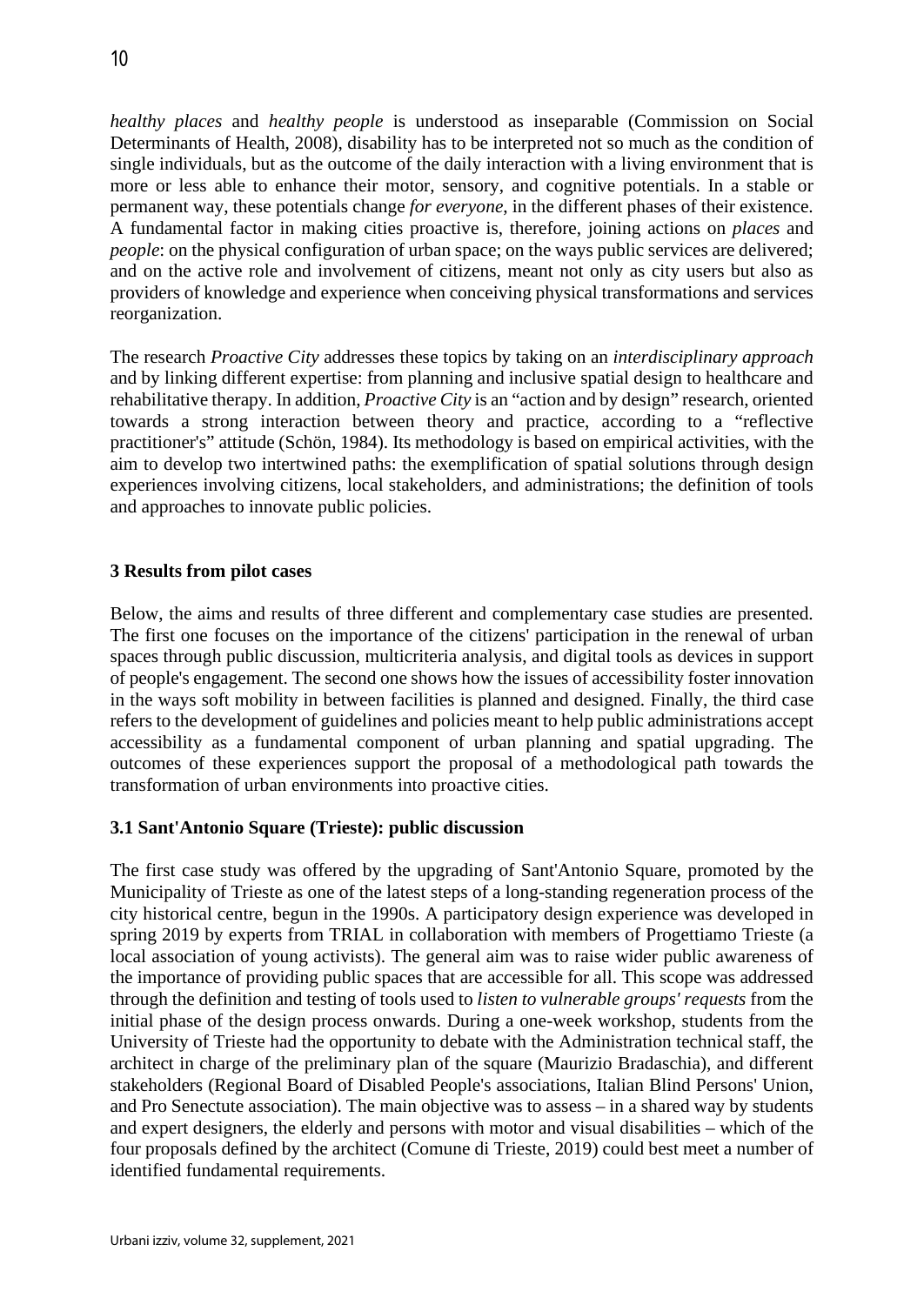The participatory process was supported by the use of decision-making tools to help match and evaluate different solutions, and improve the quality of the final project. Specifically, the listening process was started from on-site mapping and filling in of qualitative questionnaires that had already been tested by TRIAL and the Municipality in the prior project *Accessibility Laboratory – Labac* (2011–2016), promoted by the Province of Trieste to map urban itineraries according to their degree of accessibility by the most fragile city users (Garofolo et al., 2018). First, *practicability, safety, environmental quality*, *usability*, and *reachability* were identified as the main requirements for the square. Then, in order to choose among the project proposals, a general grid was defined, linking the types of stakeholders to more detailed design criteria (Table 1).

| <b>Stakeholders</b>                         | <b>Requirements</b>      | Criteria                            |
|---------------------------------------------|--------------------------|-------------------------------------|
|                                             | Practicability           | Readability of spatial elements     |
|                                             |                          | Path continuity                     |
|                                             |                          | Path width                          |
|                                             |                          | Path inclination                    |
|                                             |                          | Sound aspects                       |
| Physically<br>disabled<br>Visually impaired | Safety                   | Discontinuity detectability         |
|                                             |                          | Readability of obstacles            |
|                                             |                          | Horizontal surface uniformity       |
|                                             |                          | Materials invariability             |
|                                             |                          | Sound aspects                       |
| The elderly<br>Experts                      | Environmental<br>quality | Perception                          |
|                                             |                          | Well-being                          |
|                                             |                          | Microclimate                        |
|                                             |                          | Illumination                        |
|                                             | Usability                | Ergonomics                          |
|                                             |                          | Material properties                 |
|                                             |                          | Reflexivity                         |
|                                             |                          | Public transport proximity          |
|                                             | Reachability             | Availability of dedicated car parks |

**Table 1**: Trieste. The multi-criteria assessment grid.

Source: Chiarelli (2020).

By adopting a *multi-criteria assessment model*, each participant was asked which requirement weighed more, with the aim to recognize the design alternative that could offer the highest level of accessibility in relation to the preferences of the majority of stakeholders. This approach helped understand how the importance given to accessibility issues varies according to the stakeholders' needs and capabilities. For example, for the elderly, the most important requirement was safety; for the visually impaired, practicability, usability, and safety were equally fundamental; for physically disabled persons, not only the practicability of the space but also its reachability were defined as priorities. Finally, a computer software was used to analyse the answers by equally considering the different points of view. The outcome was the choice of one proposal (number 4), that however revealed certain critical issues (Figure 1). The workshop therefore developed a second listening phase in order to allow the participants to suggest measures to overcome the identified problems and review the project during its further steps. In addition, the Administration also considered feedback from citizens by delivering a public on-line questionnaire. The overall set of collected suggestions prompted the Municipality technical staff to ask the architect for a new version of the project, considering the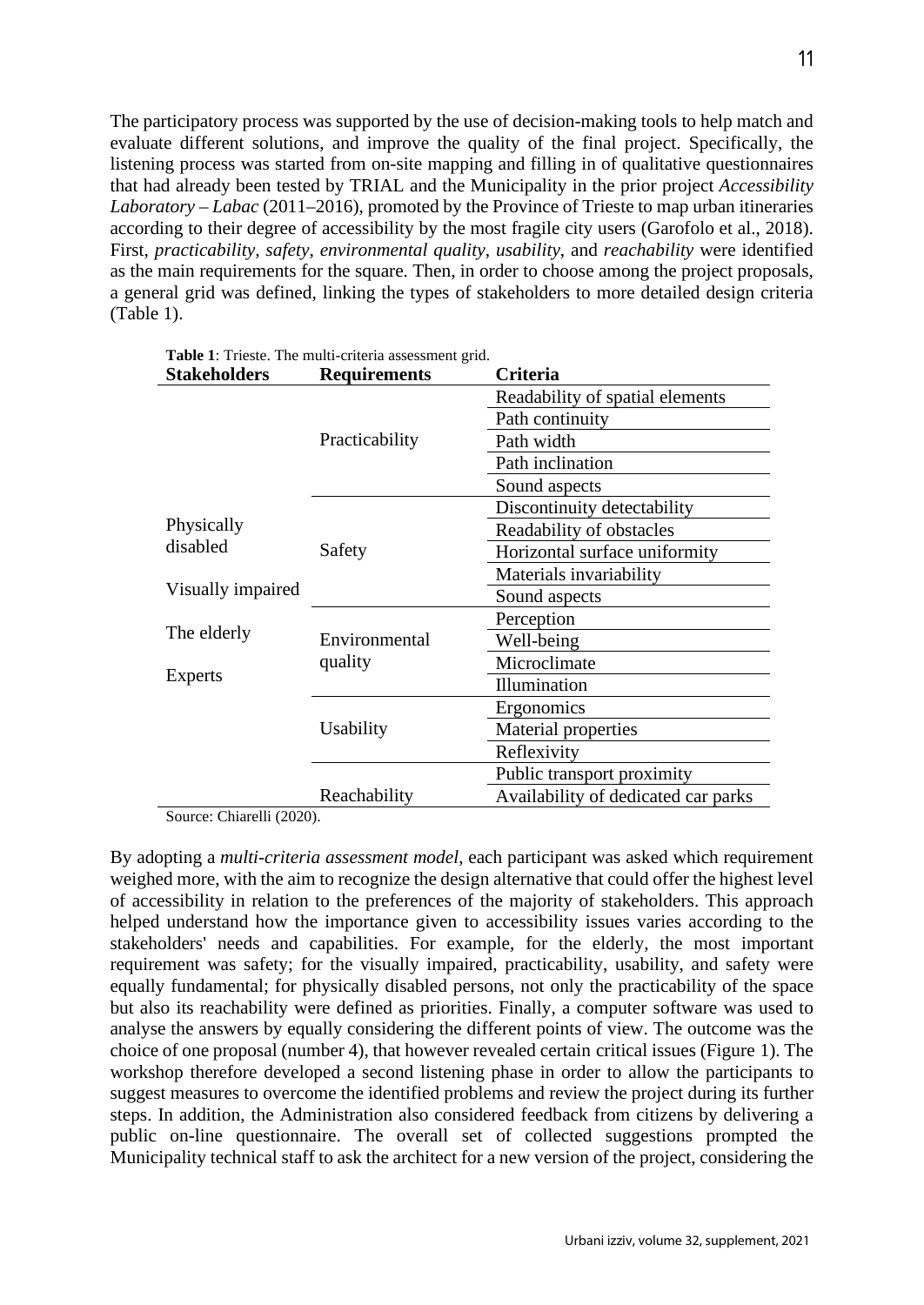needs expressed by the citizens during the entire process. The Administration is currently working on that version of the proposal in order to develop the final design phase.

This experience clearly demonstrates that *participation counts*. Knowing the needs of citizens allows designers to calibrate their choices and come up with solutions that are better tailored to people's requests. The challenge is to not only consider the design and quantitative criteria on accessibility that are formally dictated by the law (in Italy, major references are the Ministry Decrees no. 239/1989 and no. 503/1996), and that predominantly focus both on the removal of single obstacles to motor/sensory disabilities and on the definition of minimum dimensions of open areas and buildings. The aim is also to give voice to the performance requests that are expressed by the actual users of public space. The assumption is that, in order to be more effective, spatial strategies and solutions should be ordinarily built through processes of *designing with people*, open to the contribution of the *common knowledge* of persons with different vulnerabilities, capabilities and needs, whose daily struggles are also the result of disabling environments.



Figure 1: Trieste: the fourth proposal for the renewal of Sant'Antonio Square (source: Studio Bradaschia, Municipality of Trieste, 2019).

# **3.2 Grado: healthy and green routes**

Grado was the location of a second design workshop, held in summer 2019. The choice of the place was motivated by the complexity and dynamism of this small city in Friuli Venezia Giulia, and by the interest to further question the interactions between planning and design issues dealing with accessibility. Grado is an important tourist destination in the region, with an intense seasonal change of habits and population (8,000 inhabitants in winter, 80,000 in summer). The local administration is implementing innovative projects for public spaces, with specific attention given to green networks, walkability, and cycling. The two most relevant planning initiatives concern the Plan for the Removal of Architectural Barriers within public buildings and open spaces (PEBA; established by the Italian Laws no. 41/1986 and 104/1992), and the Sustainable Urban Mobility Plan (PUMS; Decree of the Italian Ministry of Infrastructures and Transports, 04 Aug. 2017; see also Rupprecht Consult, 2019). However, further work is needed towards their integration into overall urban strategies. Again, the workshop approach was based on the direct practice of the city. For two weeks professors and students walked across urban spaces, met technicians from the Municipality and the Region, and took part in surveys with disabled people's associations. The organization of training seminars on accessible cities, given by experts engaged in national planning and design experiences, aimed to provide inputs both to the Administration and to professionals and citizens. Meanwhile, design work focused on proposals for *healthy and green routes*, namely itineraries connecting residential urban districts to the green and pedestrian areas at the back of the beach. The challenge was to imagine Grado as a small capital of active life, where everyone can move safely all year long; as a city where collective spaces and equipment work in an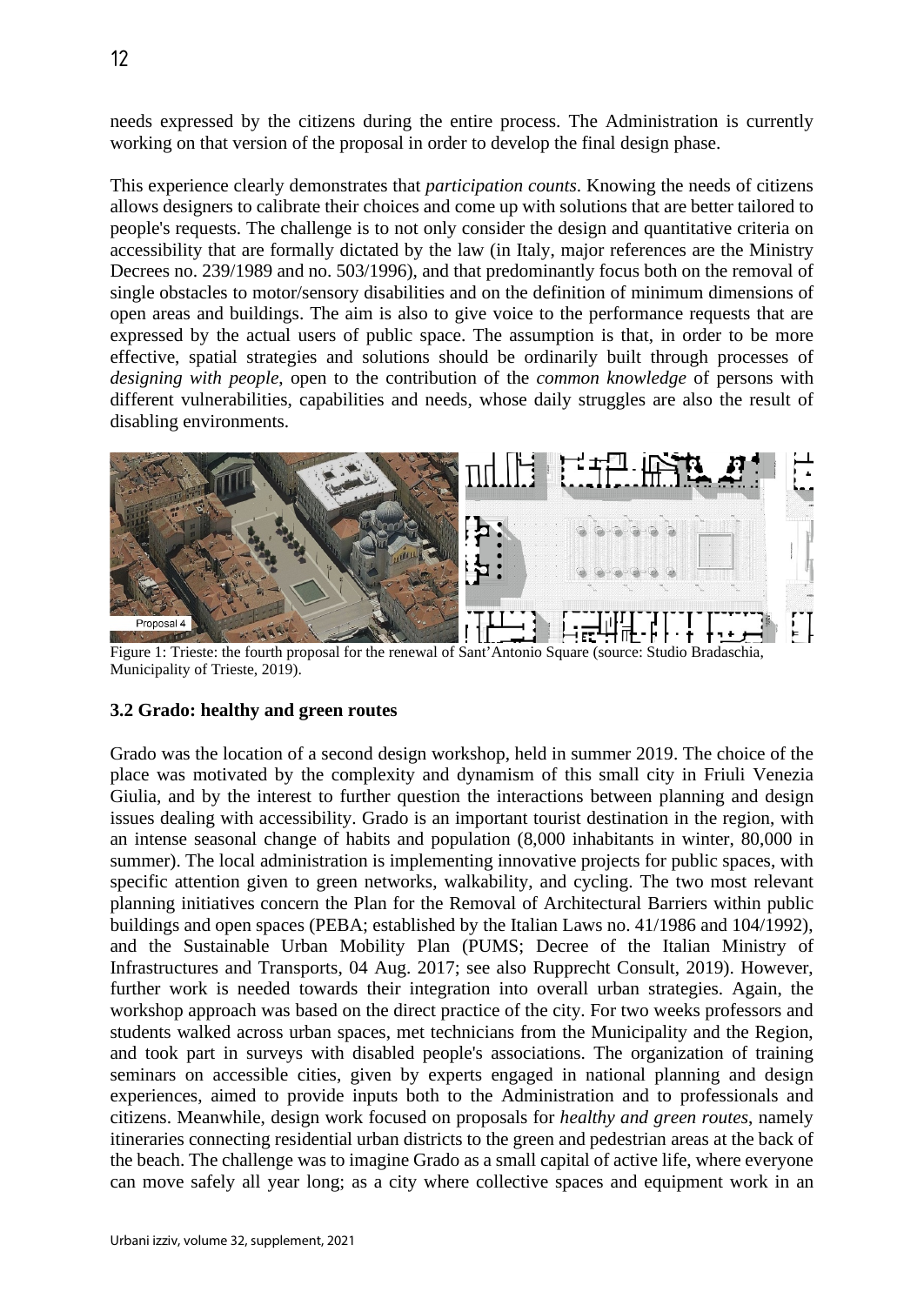integrated manner, offering the largest number of people the opportunity to perform outdoor activities; and as a place where tourism can become a lever both to develop economies and to upgrade the quality of everyday life.

The selection of the streets and paths to refurbish was oriented by considerations made on a larger, urban scale. Design work took the public facilities already available in the residential neighbourhood – schools, parks, sports areas, and healthcare facilities for the elderly – *as keystones of the new urban route* and of the entire soft mobility system. On a more detailed scale, the proposals focused on *opening up the fences of public buildings and plots*, and on redrawing their intermediate spaces with the streets, in order to multiply their services and offer them to a larger variety of users (Figure 2a). The solutions consisted of the design of *adaptable collective spaces*, where casual encounters and interactions can take place, and where inclusive playgrounds and equipment for outdoor activities are not conceived as intrusive furniture but as an integral part of multitasking, continually changing, and interlinked urban spaces, inviting to freely act in the city. In all projects, green materials and nature-based solutions for making urban soil permeable and resilient to climate change were among the main elements, showing how *accessibility, health, and environmental issues can be jointly addressed* in ordinary interventions on public spaces. Wherever possible, the students' proposals converged on the increase of pedestrian areas and of lanes specifically dedicated to bicycles (separation of walking and cycling was recognized as necessary and welcome by all the users), combined with the reorganization of parking facilities and public transport services. In line with the *EU Road Safety Policy Framework 2021–2030* (Adminaité-Fodor & Jost, 2020), when the co-presence of different mobility modes in the same space could not be avoided, the solution was to design *30 km/h streets* as public spaces meant to protect the most vulnerable road users by hosting cars in reduced vehicular areas, adding chicanes and trees to articulate the street section, and lowering car speed limits (Figure 2b). A common component of all the interventions was the creation of a *continuous system of pedestrian crossing platforms and pavements*, where the choice of *surface materials* and the location of *street furniture* would help orientation and avoid obstacles not only to persons with motor and sensory disabilities but to everyone else (Marchigiani, 2022).

The workshop strengthened the awareness that *inclusive design is not synonymous with special solutions and devices*. The challenge is to imagine spaces that are without barriers and walkable by everyone, trying to negotiate in advance the conflicts among different persons and ways/capabilities to move (pedestrians vs. cyclists, motor vs. visual or cognitive abilities). Indeed, one of the outcomes was the awareness that the main obstacles to a proactive city are not to be found in the lack of detailed technical solutions (in fact, to a large extent already developed by urban planning, regulations, and design), but in the difficulty in combining them as regular and interconnected components of a different (and multiscale) way of transforming urban contexts into people-centred and environmentally sustainable habitats.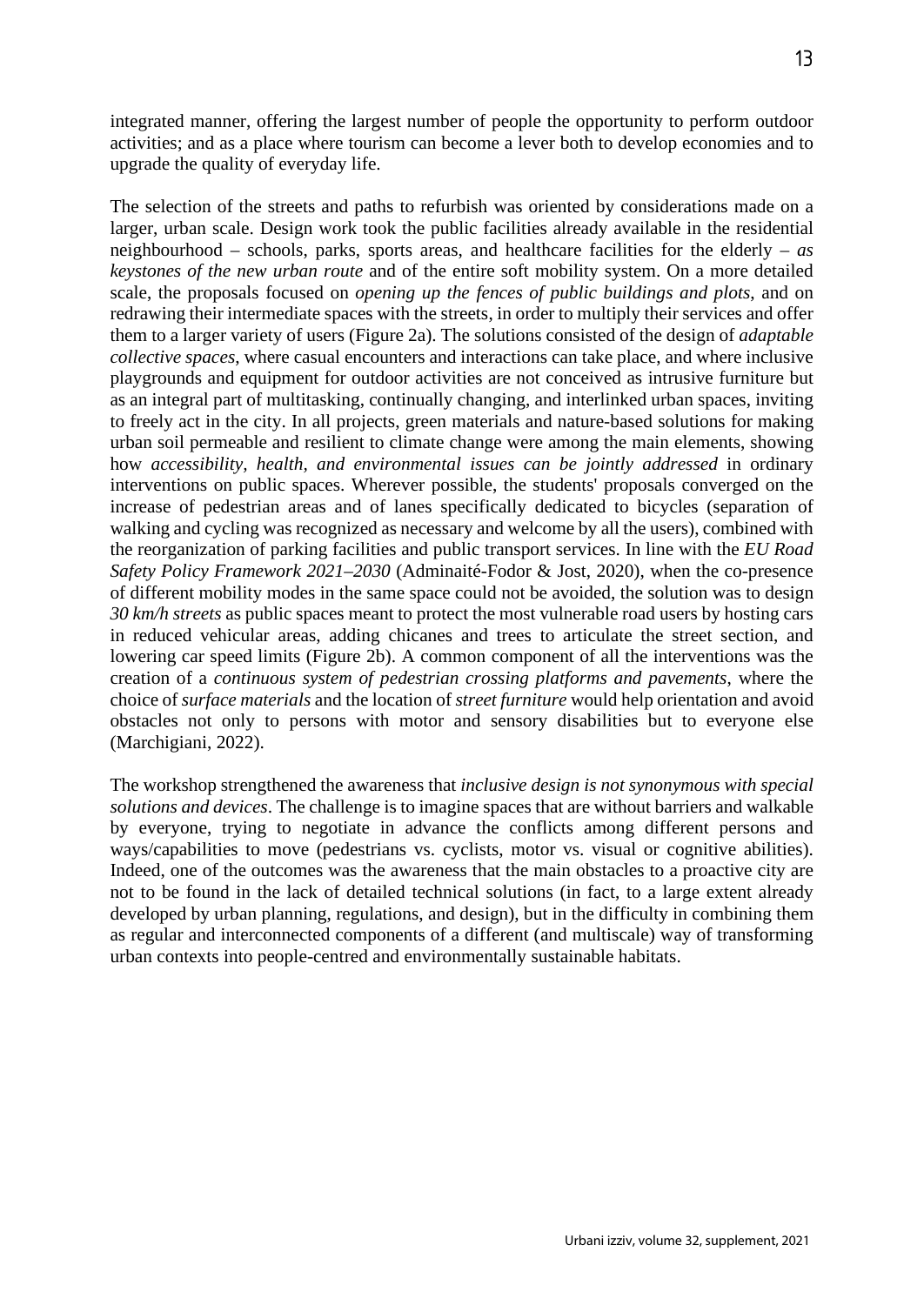

**Figure 2.** Grado: a) the redesign of spaces in between sports equipment and the streets; b) 30 km/h streets (source: research documentation of *Proactive City*, University of Trieste, 2019).

## **3.3 Region Friuli Venezia Giulia: change in urban policymaking**

Further operational fields for conceiving a proactive city have opened up thanks to an agreement signed in 2020 by the Universities of Trieste and Udine with the Region Friuli Venezia Giulia. The request is to support the enactment of the regional Law no. 1/2018, *General Principles and Implementation Provisions on Accessibility*. By taking UD perspective, the aim is to activate a laboratory for innovating public policies, in which the Region and the local administrations work together to revise the contents of planning tools. The starting point consists of providing municipalities with public incentives both to draw Plans for the Removal of Architectural Barriers (PEBAs), and to address their integration into general town plans and public works. In fact, in spite of being established by national laws, up until now the compulsory nature of PEBAs has been nullified by the lack of sanction measures, and the number of the approved ones is still limited. The final output of the agreement signed with the Universities is the realization of a georeferenced (GIS) mapping of accessibility to public buildings, and urban and extra-urban paths in the region.

The first collaboration phase consisted in the delivery of *planning guidelines* (AA.VV., 2020). Their purpose is to help city administrations use the regional funds for the PEBAs, innovate their contents, and show the strategic role they can play in urban regeneration. The text is not only a practical step-by-step guide. It also proposes a new approach to planning and design, providing both methods and solutions, with regard to: i) setting the construction of PEBAs within a stronger coordination of municipal sectors and offices (town planning, traffic and mobility, public works, etc.); ii) organizing continuous interaction with citizens, in order to consider and provide answers to their needs; iii) taking existing public facilities as the origins and destinations of the accessible itineraries defined by the PEBAs; iv) substituting solutions to single criticalities with more complex spatial upgrading processes, where the interventions on the surfaces of pedestrian paths and pavements, and on their connections, combine with those on urban furniture, lighting, and on the outdoor and indoor accessibility to public buildings. The prompt is to avoid the use of standardized spatial devices and to stimulate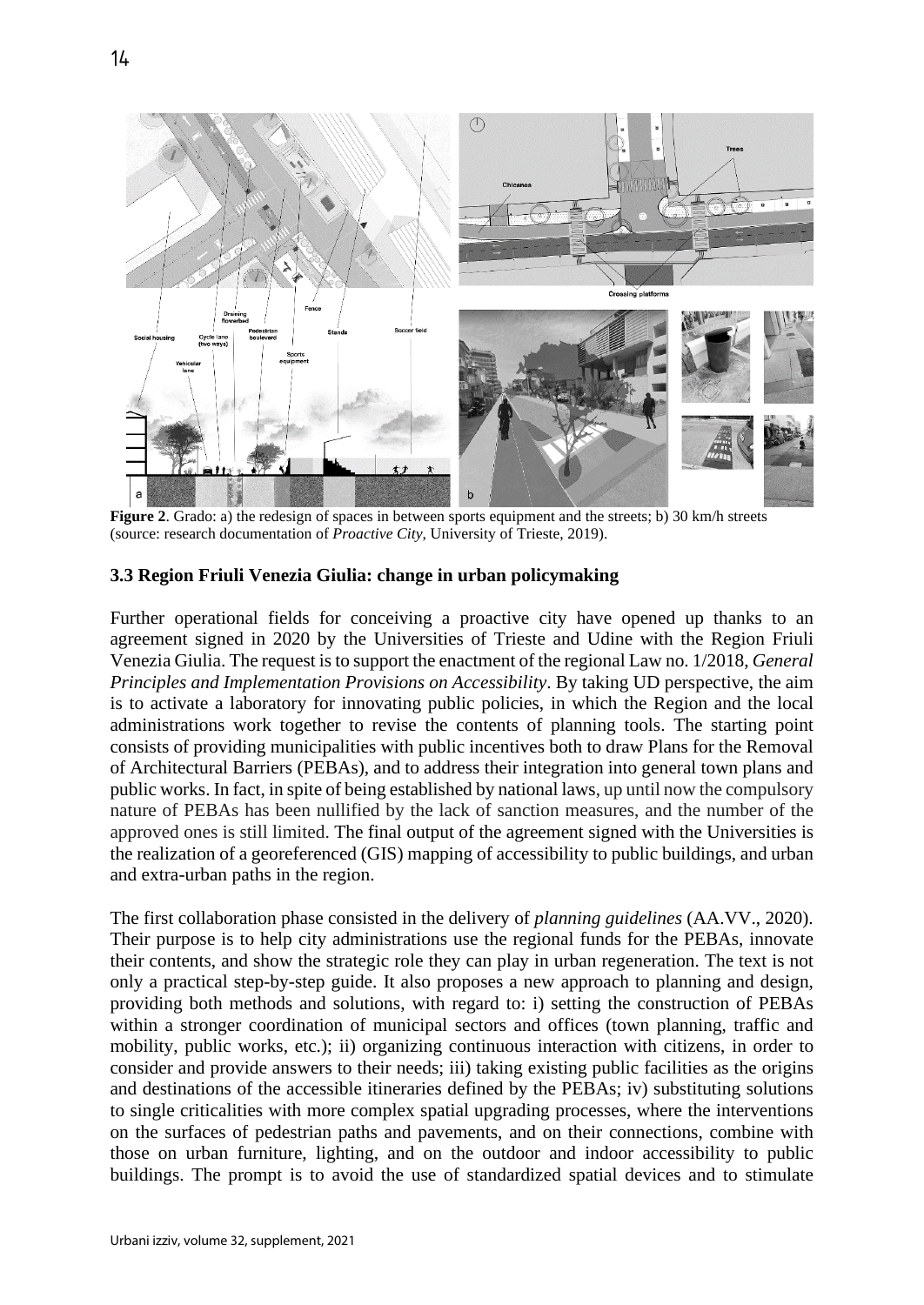administrations to take on a more contextual and project-oriented attitude, not only towards the removal of specific obstacles but also towards the overall redesign of public spaces. The work is now proceeding with the construction of a *software platform* the Region will make available to local municipalities and professionals in order both to facilitate the construction of the PEBAs, and to collect and harmonize information on accessibility on a regional scale. The software will combine the visualization of regional and municipal data on the location and use of existing welfare services with georeferenced mapping tools and integrated electronic sheets. These latter will allow real-time organization of the information gathered during the on-site survey activities PEBAs are based on – from the technical analysis of the places to the matching of critical issues (environmental obstacles and individuals' perceptions).

This experience shows that the improvement of accessibility cannot rely on the implementation of *sectoral tools*. In fact, the mapping of the physical obstacles to people's movement – although extensive, accurate, and based on participation – tends to reduce the complex theme of accessibility to a *punctual and remedial approach*. Another important issue refers to the use of ICT devices. The identification and selection of the interventions that are supposed to ensure the effective functioning of collective spaces, equipment, and services is often oriented more by emergencies than by careful planning. A further relevant question therefore concerns how to support municipalities in the construction – as agile and automatic as possible – of *knowledge helping decision-making* (Chiarelli & Marchigiani, 2018; Marchigiani, 2020).

# **3.4 Recommendations on design and planning solutions**

As a result of *Proactive City* pilot cases, recommendations to build comprehensive regeneration projects based on accessibility issues can be highlighted. They provide a methodological path and some key steps, addressing further development of the software platform in collaboration with the Region Friuli Venezia Giulia (Figure 3). The first step refers to the *selection of the places that plans and projects for accessibility should primarily focus on*. As the workshop organized in Grado showed, a preliminary analysis is needed, taking the entire urban context as a reference and deriving information from regional and municipal data sets. The analysis should start from the cartographic mapping of the main public spaces and facilities, their location, and existing/potential physical connections (e.g., schools and cultural equipment, green and open spaces, civic, health, and social care centres, social housing districts, public transport services and hubs, commercial activities). The collection of information about the actual users of this equipment, their places of residence, and movements can further enrich the analytical frame. Moreover, the work of setting action priorities should consider the outcomes from the organization of participatory opening events, and the building of an atlas of the plans and projects the local administration is defining and implementing (e.g., urban plans, mobility plans, public works).

Once the specific intervention area (e.g., a spatial system including walking itineraries, public spaces, built facilities) has been chosen, the second step consists of *detailed and contextualized technical and participatory surveys*. In this part of the process, the assessment of criticalities and barriers to accessibility should focus not only on quantitative criteria and their actual respondence to normative standards but also on those qualitative and performance aspects (e.g., practicability, safety, environmental quality, usability, and reachability) that the co-assessment process with actual users, tested in the workshop in Trieste, well put into evidence.

Finally, the third step refers to the *definition of spatial design solutions* and their integration with both overall planning and regeneration strategies, and urban policies dealing with different topics of city governance (from mobility to housing, social and health welfare). Here again, the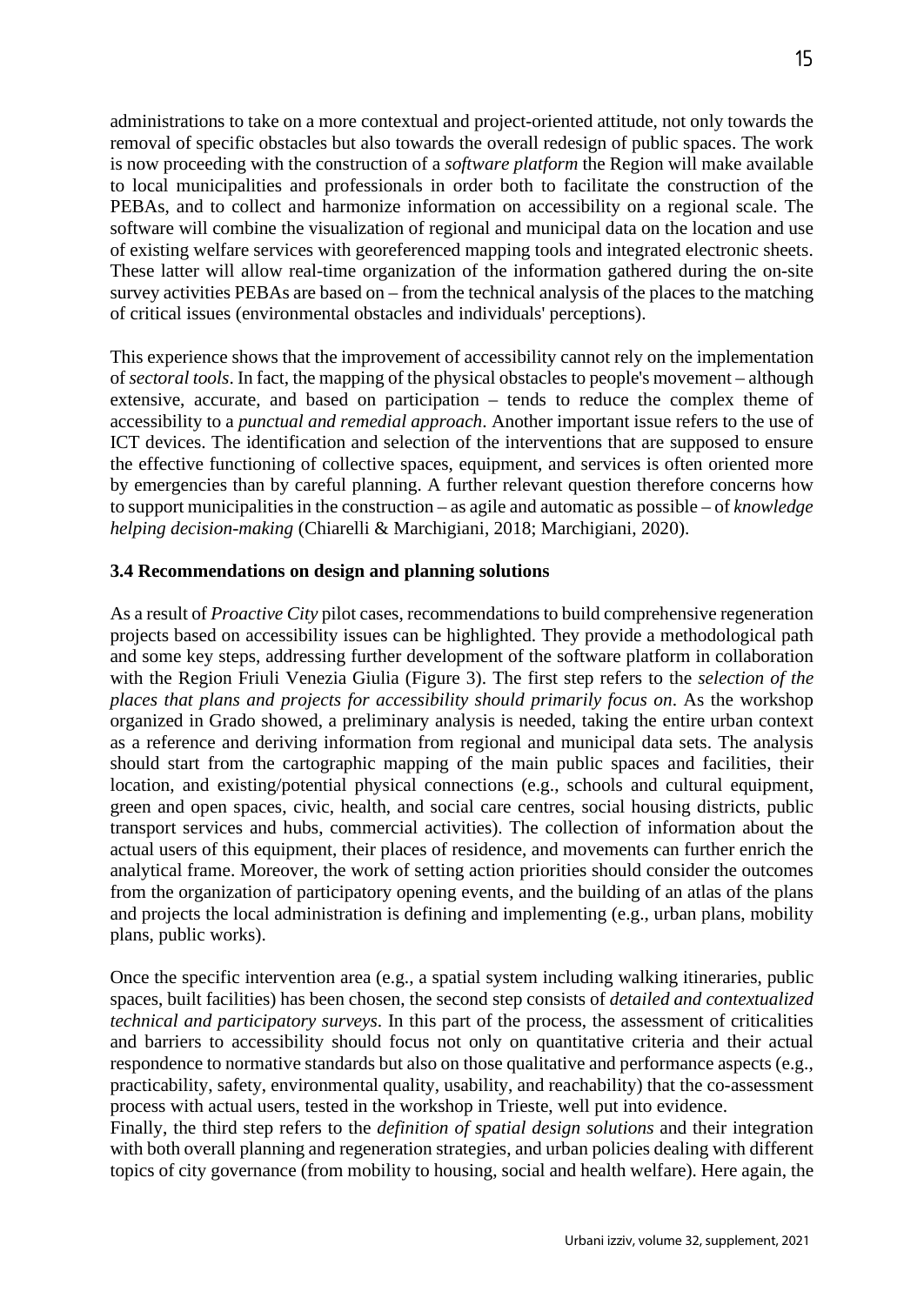pilot project developed in Grado provided valuable inputs to go beyond sectoral interventions. A proactive city is not just "barrier-free". It is a city where the material reorganization of spaces and facilities is conceived by taking the most vulnerable users' perspective: from the choice of the surface of streets and pavements, to the retrofitting of public buildings, to the conception of new types of equipment (e.g., those freely dedicated to sports and open-air healthy activities).



facilities, and their potential connections (source: research documentation developed by the Universities of Trieste and Udine, and the Region Friuli Venezia Giulia, 2021).

# **4 Discussion: accessibility as a component of ordinary urban regeneration**

The results of the research *Proactive City* offer inputs to review urban policies, design, and planning tools, confirming the hypothesis that accessibility can be a powerful driver towards comprehensive and people-centred urban regeneration. However, the research outcomes clearly also demonstrate the need of a deeper cultural change in technical approaches. If many solutions to make our cities more accessible are already available, what is often lacking is the attitude to concretely integrate them into the conception of ordinary urban transformations.

## **4.1. Public spaces as an enabling infrastructure**

Wearing the lenses of accessibility means assigning a pivotal role both to the direct analysis of the spatial contexts (of their specific constraints against soft and autonomous mobility) and to the acknowledgment of the actual needs of those who daily practice them. The *perceived usability* of a place goes well beyond the absence of single sensory and architectural barriers. Instead, it refers to a large set of physical and behavioural variables, whose impacts differ according to individuals' capabilities/disabilities, and which profoundly affect the propensity to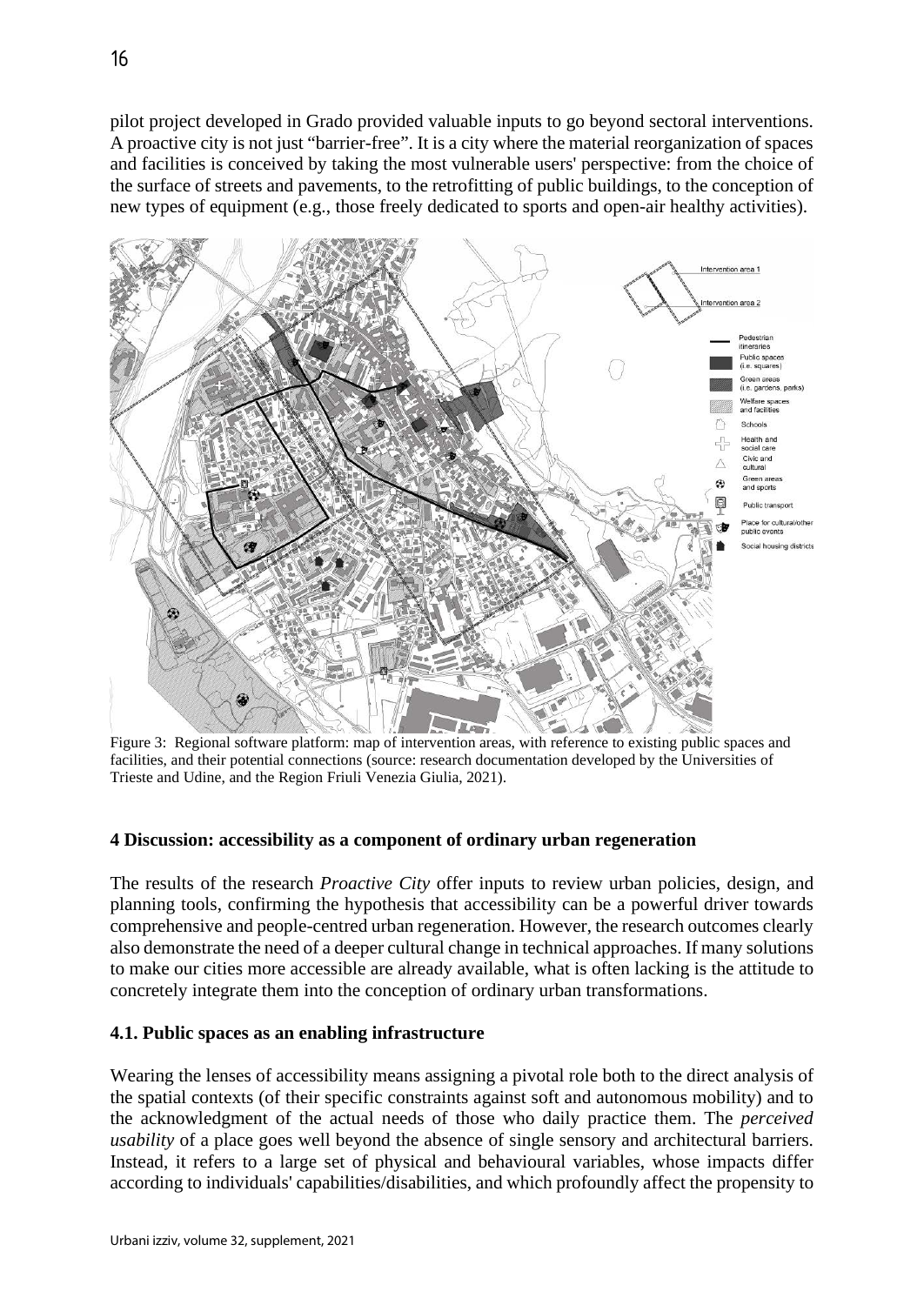freely move across urban space. Public spaces should be designed for the largest extent of the urban population – starting from those most fragile – with the aim to guarantee inclusive access to collective equipment, while taking into consideration different functioning of individuals. In fact, talking about accessibility for all means providing a high-quality urban environment in which different social practices and bodies can comfortably take place and interact (Bianchetti, 2020). It means assuming a combination of the issues of fruition with those of soft mobility as a prompt to reconceive the *material and accessible connection of public spaces and facilities as a welfare service itself*. Namely as a service that both plays a strategic prevention and therapeutic role in enabling healthier conditions (for the urban environment and its inhabitants) and helps fight against the exclusion of growing numbers of at-risk urban populations (persons with disabilities, citizens who are transportation disadvantaged for social and economic reasons, as well as the elderly, children, etc.) (DIAUD, 2016). The mere application of quantitative and functional building and planning standards – which currently still regulate accessibility – has frequently led to the conception of separate and disconnected plots and buildings, difficult to access not only for people with disabilities but for everyone. Evidently, to overcome this situation, well-designed routes in between public spaces and facilities are needed.

# **4.2 Participation as a continuous co-design process**

In this view, *participatory surveys and mapping* help understand the often-conflicting effects of enabling/disenabling spaces and negotiate towards more inclusive solutions. In Italy as elsewhere in Europe, the adoption of participatory approaches in urban regeneration (and, specifically, in placemaking processes and projects for inclusive public spaces) is currently recognized as fundamental, and highly recommended by EU initiatives (e.g., URBACT; Bandenhorst, 2019). However, when such approaches are not made compulsory by national and regional laws, they are often ignored. In the Italian national legislation, *public debate* – which comes closest to the concept of participation in design – is formally required only for largescale infrastructural and architectural works of social relevance. In addition, public debate can be activated for other types and scales of interventions but only if requested by a sufficient number of citizens (*Codice dei Contratti Pubblici*, Legislative Decree for Public Contracts no. 50, 18 Apr. 2016), in spite of the evident value that understanding of the end users' needs can add to the effectiveness of urban regeneration projects. Indeed, the right to creativity of a designer should be carefully negotiated with the judgment expressed by a variety of stakeholders. Relevant actors and citizens should be invited to co-build and co-validate all the different steps of a design process, and not only during formalized events meant to present and discuss already developed proposals, as is customarily the case when it comes to "ordinary" public urban transformations.

# **4.3 Crosscutting the fields of urban policies**

Trying to match and co-ordinately address a variety of conflicting issues (prioritization of traffic flows and parking, safety and comfort of pedestrian and cycling mobility, needs of persons with different disabilities) concretely proves to be a *wicked problem* (Rittel & Webber, 1973). That is a problem with many reverberations on *spatial justice* (Sorkin, 1999) which largely remain underestimated by urban policies. A further important field of innovation thus refers to the systematization and integration of the urban policies and tools that more or less directly deal with accessibility but are often managed by local administrations in a sectoral way (e.g., town plans; traffic, mobility, and parking plans; public works; permissions for commercial occupation). In this sense, the assumption of accessibility (and of PEBAs) as a *structural*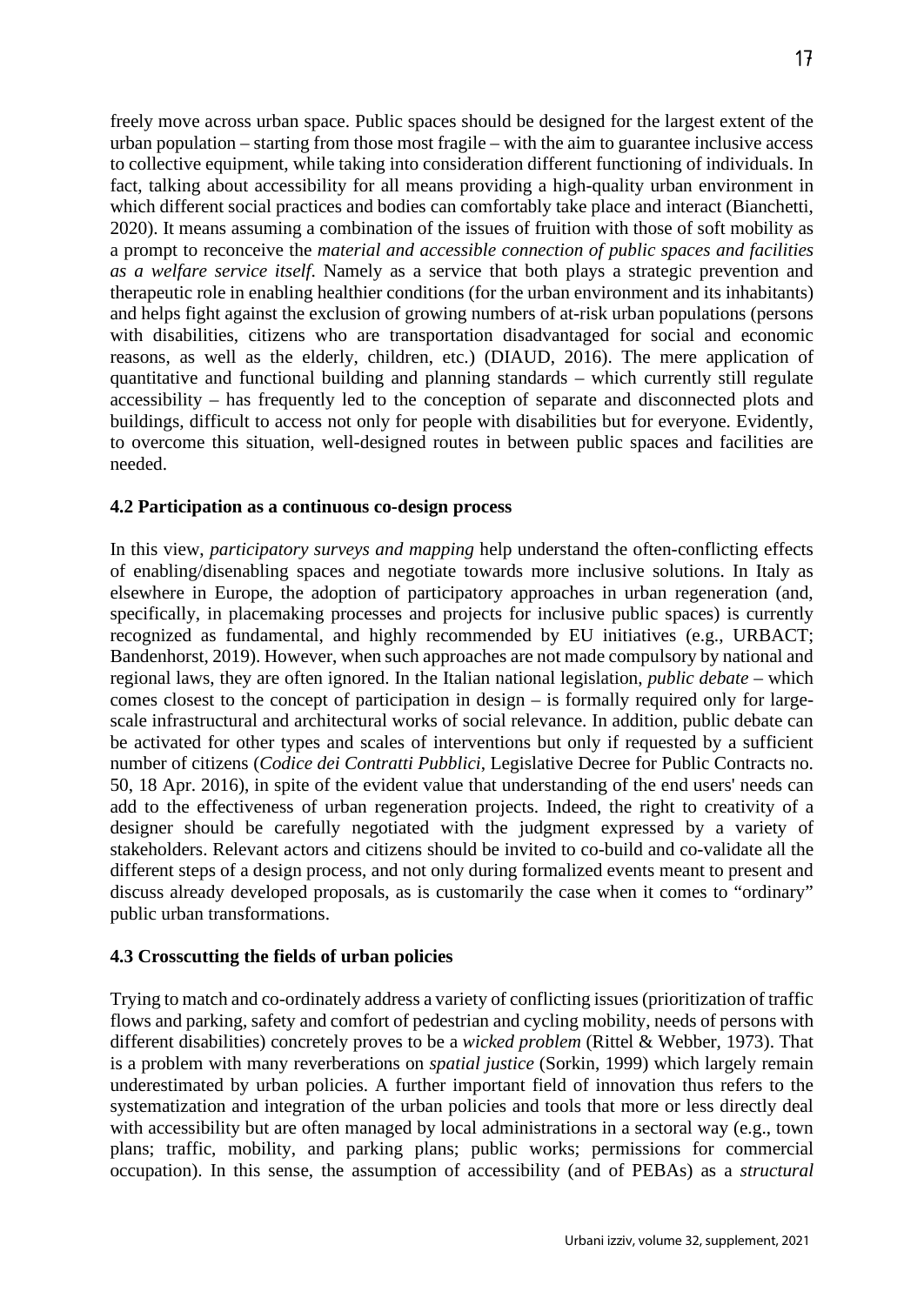*component of ordinary and general town plans* can help build a reference vision, able to more effectively coordinate the timing and contents of the many public and private interventions that materially affect the use of collective spaces. When talking about healthy and active cities, overcoming the persistent misalignments between planning instruments and housing, social, and health care programs that rule the *territorialized organization of welfare services* is no less important. This further highlights the importance to foster a radical change in the routines that guide local administrations; the necessity to break the persistence of a "silo thinking" approach (namely the rigid separation of the fields of public action); and the need to strengthen the coordination among urban policies, expertise, and actors involved in urban transformations.

# **4.4 Rethinking the role of ICT tools**

ICT tools can help administrations fulfil the aforementioned tasks, but a huge amount of work still needs to be done in this direction. A relevant field of experimentation and innovation regards the construction of technological and GIS integrated platforms, able to harmonize the large amount of data that are already available to the many administrations' sectors and levels; integrate them into a spatial vision; and bring to light the connections between the spatial location of equipment and services, their users and uses. The focus is on data describing the intensity and the type of access to public facilities, local transport, and sites of tourist/cultural interest; facts related to the origin/destination of users; and information on the demographic composition of the residents in different neighbourhoods. These data sets are already automatically and periodically updated, mainly refer to public services addressed to vulnerable groups, and can feed *decision support systems*, helping not only define where to intervene but also monitor the effects of interventions and, if necessary, re-address them.

However, accessibility is not only a spatial issue, and the interaction of urban planning with ICT tools opens up further operational fields. The adoption of technological applications shows considerable potential for the improvement of the daily use of urban spaces by a large number of persons. Through the provision of up-to-date information on services and their timetables, the physical accessibility of places (e.g., by means of public transport or dedicated parking spaces), and the presence of supports to overcome motor, perceptive, or cognitive barriers, ICT tools allow an easier use of the city as well as a continuous and direct dialogue with the public administrations. This is especially true if technological devices are *customizable* (adaptable to a person's specific needs) and *interactive* (capable both of gathering information and suggestions from citizens and city users, and of communicating the status of the interventions carried out to meet their requests). In this sense, the same tools can provide information, and collect citizens' needs and advices in a smarter way.

# **5 Conclusions**

The effects of COVID-19 pandemic have dramatically highlighted the strategic role that the usability of fundamental services plays in guaranteeing inclusive and fair urban life conditions. This has helped put accessibility issues at the core of technical and political debate, while stressing the importance of refurbishing urban spaces to make them walkable and enjoyable by the largest extent of the urban population. As sanitary measures have shown, social distancing mainly affects the most fragile persons (the disabled, the elderly, children), preventing or making highly difficult their autonomous access to public spaces and equipment. More careful reflection is thus needed on how to reorganize both welfare facilities (mainly health care and education) and those public spaces that can offer opportunities to reactivate social and health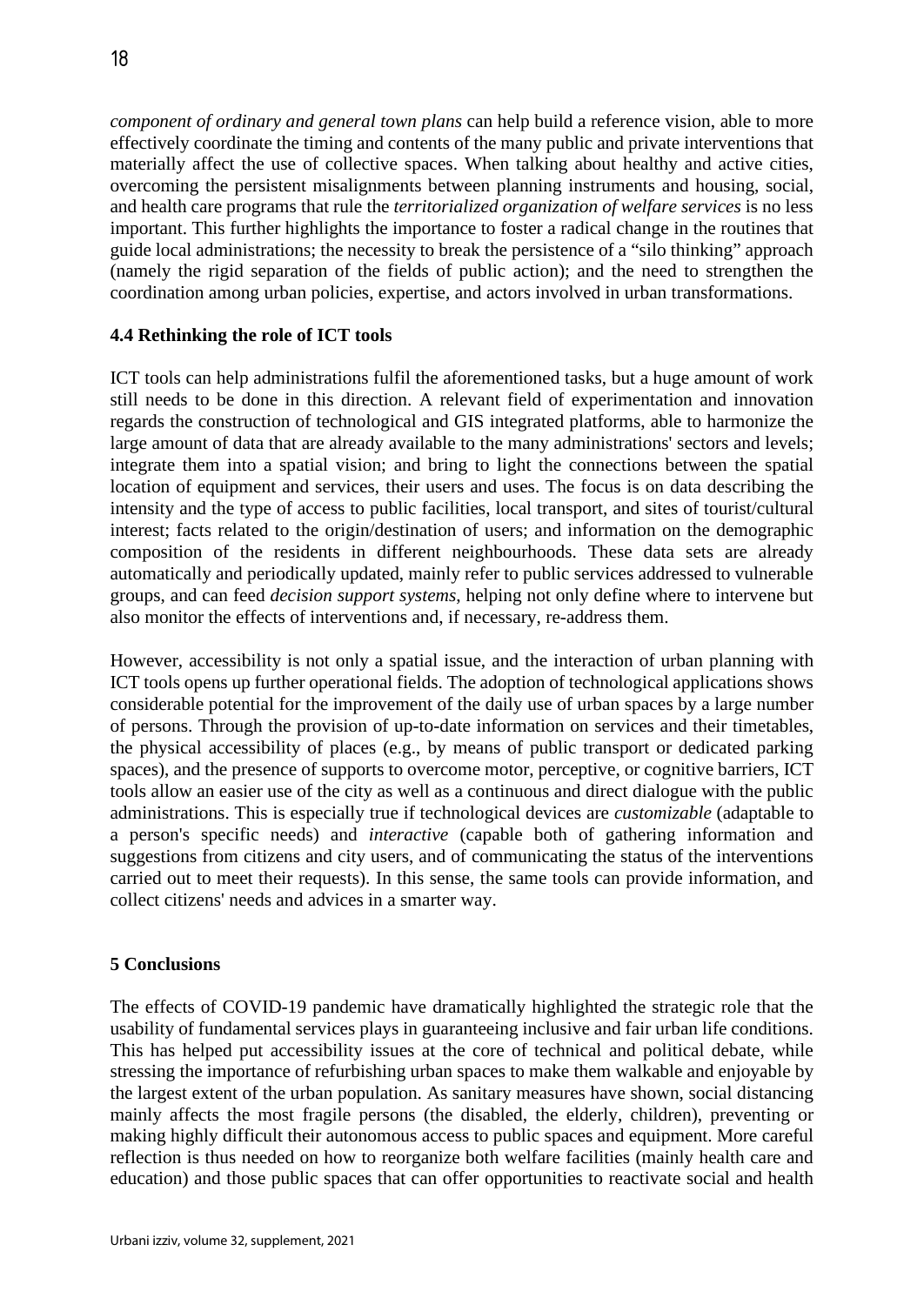practices (mainly parks and streets). If in many Italian cities, as well as all over the world, the management of the post-lockdown phases has seen the realization of pop-up cycle lanes and pedestrian areas as tactical responses to a limited use of public transport (Barbarossa, 2020), a structural and stable adaptation of spaces and material connections according to accessible for all criteria cannot be postponed. Otherwise, there is a significant risk to miss the opportunity to take the pandemic as the driver of significant changes in urban space, welfare, and policies. In other words, our choice stands between two extreme scenarios: on the one hand, the worsening of spatial/social/functional disparities by providing only targeted and temporary solutions, on the other hand, the opening up (similarly to past post-pandemic periods) of a new phase, based on the renewal of skills and tools of urban design, planning, and governance (Pineda & Corburn, 2020).

From this viewpoint, one of the main challenges is to overcome the still widespread tendency to adopt "particular" technical solutions that, while focusing on physical specialized supports, confine the movement of persons with disabilities to dedicated spaces, produce spatial stigmatization, and prevent social integration. Therefore, there is a strong need to promote actions aimed at raising awareness of the issues of inclusion and enhancement of diversity. The results of the research *Proactive City* show that taking accessibility as an urban right fosters a radical change in approach, whereas the prompt is to assume detailed spatial devices as ordinary and interconnected components of renovated urban regeneration tools and processes, better addressed to build *care-full cities*. The reference is to cities that allow their inhabitants to freely move and access public spaces and welfare facilities on a daily basis, according to their different bodies and motilities, material and immaterial needs, cultural and social habits and conditions. If we positively take on the perspective of a deep change, the responsibility of education and research in providing technical and cultural inputs is paramount. The experiences described in the present article move precisely in this direction. Being part of the so-called university *public engagement activities* (namely the establishment and strengthening of relations with local contexts, stakeholders, and institutions), they pursue multiple purposes. The dissemination and sharing of good practices – as well as the organization of curricular and/or continuous training programs – feed innovation processes. They provide all actors involved with skills and opportunities to *think out of the box*: the students as future experts can enjoy a different way of learning, based on active and early engagement in the treatment of the complex issues of urban regeneration; the territorial administrations in charge of urban policies can escape routines and emergencies by experimenting with new processes and tools; and the civil society can have voice and offer better knowledge of possible solutions for accessibility through active involvement in co-design processes.

# *Elena Marchigiani, Department of Engineering and Architecture, University of Trieste, Trieste, Italia (emarchigiani@units.it)*

## *Barbara Chiarelli, Department of Engineering and Architecture, University of Trieste, Trieste, Italia (barbara.chiarelli@phd.units.it)*

*Ilaria Garofolo, Department of Engineering and Architecture, University of Trieste, Trieste, Italia (ilaria.garofolo@dia.units.it)*

#### **Aknowledgments**

The research *Proactive city* is financed by the University of Trieste (2019–2021), and coordinated by Elena Marchigiani; participants are Sara Basso, Barbara Chiarelli, Ilaria Garofolo, Lucia Parussini, Roberto Prandin, and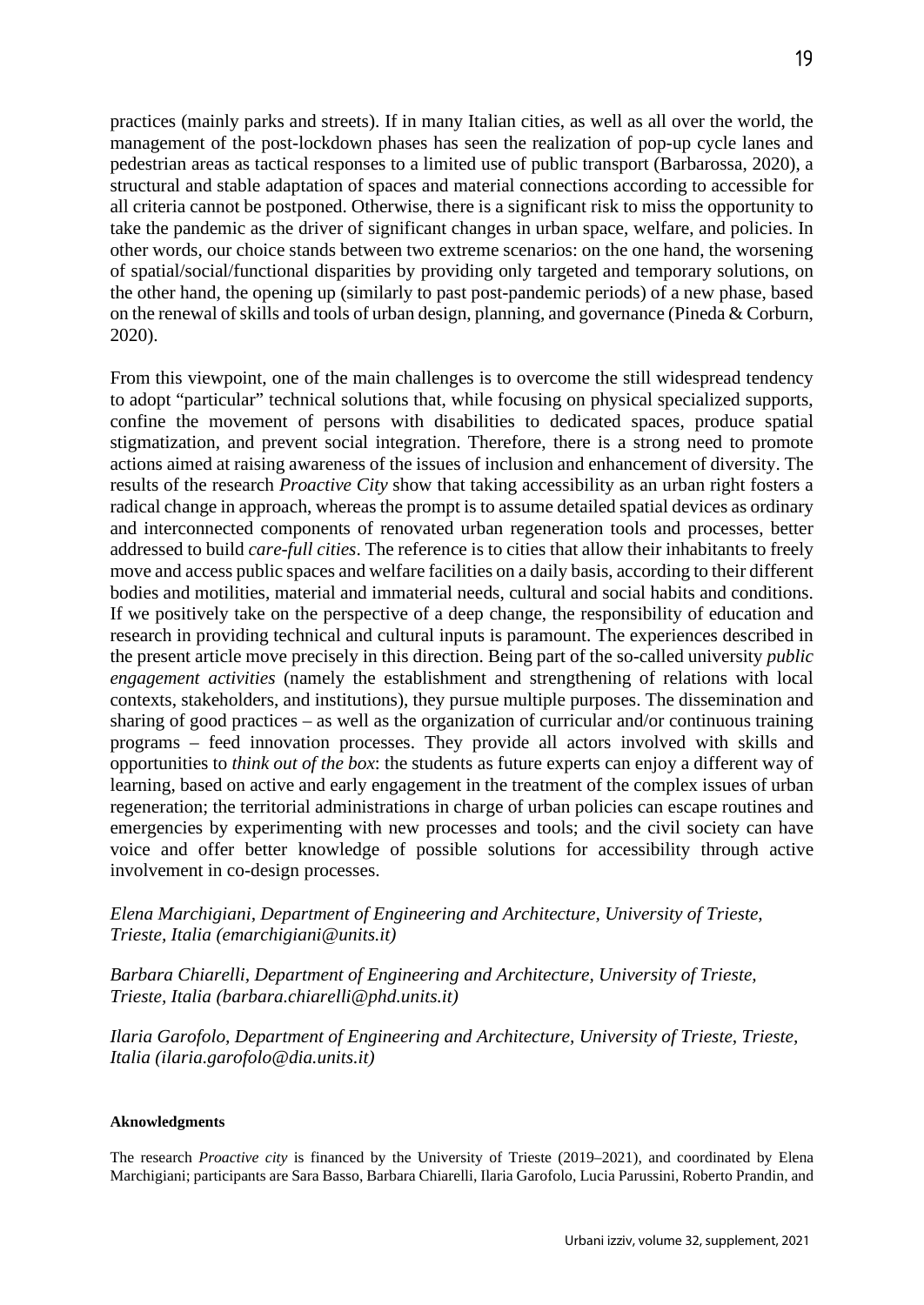Valentino Pediroda. *Proactive city* is part of the activities of Trieste Inclusion & Accessibility Lab (TRIAL) – Department of Engineering and Architecture of the University of Trieste, coordinated by Ilaria Garofolo, with Elena Marchigiani and Barbara Chiarelli.

The workshop in Trieste was developed by Barbara Chiarelli, Ghazaleh Afshary, and Silvia Grion. The workshop in Grado was co-organized with the local Municipality (reference person Maria Antonietta Genovese, director of the Technical Sector), coordinated by Elena Marchigiani, and tutored by Sara Basso, Barbara Chiarelli, Ilaria Garofolo, and Valentina Crupi. The scientific coordinators for the agreement on accessibility with the Region Friuli Venezia Giulia are Ilaria Garofolo and Elena Marchigiani (University of Trieste), and Christina Conti (University of Udine). The research group includes Barbara Chiarelli, Elena Frattolin, Mickeal Milocco, Andrea Peraz, and Teresa Sambrotta. The coordinator for the Region Friuli Venezia Giulia is Consuelo Simone (Central Direction Infrastructures and Territory); its strategic partner is the Regional Centre of Information on Architectural and Accessibility Barriers (CRIBA; reference persons are Michele Franz and Paola Pascoli).

Being the result of shared research and intense discussion, the final version of the chapters of this article is to be attributed as following: 1, 2, 3.2, 3.3, 5 to Elena Marchigiani; 3.1 to Barbara Chiarelli; 3.4 to Ilaria Garofolo; 4 to the three authors. A first draft of the article was presented at the *City Street 4 Conference* organized in 2020 by the University of Ljubljana, the Urban Planning Institute of the Republic of Slovenia, and the Notre Dame University-Louaize (Marchigiani et al., 2020).

#### **References**

AA.VV. (2020) *PEBA Piano di eliminazione delle barriere architettoniche. Linee guida*. Trieste, EUT – Edizioni Università di Trieste. Available at:

http://www.regione.fvg.it/rafvg/export/sites/default/RAFVG/infrastrutture-lavori-

- pubblici/FOGLIA1/allegati/14072020\_linee\_guida\_PEBA.pdf (accessed 08 Sept. 2021).
- Accolla, A. (2009) *Design for all. Il progetto per l'individuo reale*. Milano, Franco Angeli.
- Adminaité-Fodor, D. & Jost, G. (2020) *How safe is walking and cycling in Europe?* Brussels, European Transport Safety Council.
- Bandenhorst, W. (2019) *How participatory placemaking can help URBACT local groups to develop urban actions for public spaces in our cities*. Available at: https://urbact.eu/how-participatory-placemaking-canhelp-urbact-local-groups-develop-urban-actions-public-spaces-our (accessed 08 Sept. 2021).
- Barbarossa, L. (2020) The post pandemic city: Challenges and opportunities for a non-motorized urban environment. An overview of Italian cases. *Sustainability*, 12(17), pp. 1–19. DOI: 10.3390/su12177172
- Bencini, M. L., Garofolo, I. & Arenghi, A. (2018) Implementing universal design and the ICF in higher education: Towards a model that achieves quality higher education for all. In: Craddock, G. et al. (eds.), *Transforming our world through design, diversity and education*, pp. 464–472. Amsterdam, Berlin, Washington, IOS Press.
- Bianchetti, C. (2020) *Bodies: Between space and design*. Berlin, Jovis. DOI: 10.1515/9783868599497
- Blečić, I., Congiu, T., Fancello, G. & Trunfio, G. A. (2020) Planning and design support tools for walkability: A guide for urban analysts. *Sustainability*, 12(11), pp. 1–18. DOI: 10.3390/su12114405
- Brain, D. (2019) Reconstituting the urban commons: Public space, social capital and the project of urbanism. *Urban Planning*, 4(2), pp. 169–182. DOI: 10.17645/up.v4i2.2018
- Chiarelli, B. & Marchigiani, E. (2018) Con le "lenti" della fruibilità: strumenti interattivi e tecnologici per rigenerare gli spazi urbani. *Urbanistica Informazioni*, 280-281, pp. 96–98.
- Cities for All (2019) *Inclusive and accessible cities*. Available at: https://www.durban2019.uclg.org/sites/default/files/2019- 10/Inclusive%20%26%20Accessible%20Cities\_PolicyPaper.pdf (accessed 08 Sept. 2021).
- Comune di Trieste (2019) *Piattaforma partecipativa. Piazza Sant'Antonio*. Available at: https://piattaformapartecipativa.online.trieste.it/santantonio (accessed 08 Sept. 2021).
- Commission on Social Determinants of Health (2008) *Closing the gap in a generation: Health equity through action on the social determinants of health*. Available at:
- https://www.who.int/social\_determinants/thecommission/finalreport/en (accessed 08 Sept. 2021). DIAUD – Disability Inclusive and Accessible Urban Development Network (2016) *The inclusion imperative: Towards disability-inclusive and accessible urban development – key recommendations for an inclusive urban agenda*. Available at: https://www.susana.org/en/knowledge-hub/resources-andpublications/library/details/3080 (accessed 08 Sept. 2021).
- Dorato, E. (2020) *Preventive urbanism. The role of health in designing active cities*. Macerata, Quodlibet. DOI: 10.2307/j.ctv13xpqzg
- European Commission (2010) *European disability strategy*. Available at: https://eur-lex.europa.eu/legalcontent/EN/TXT/?uri=LEGISSUM%3Aem0047 (accessed 08 Sept. 2021).